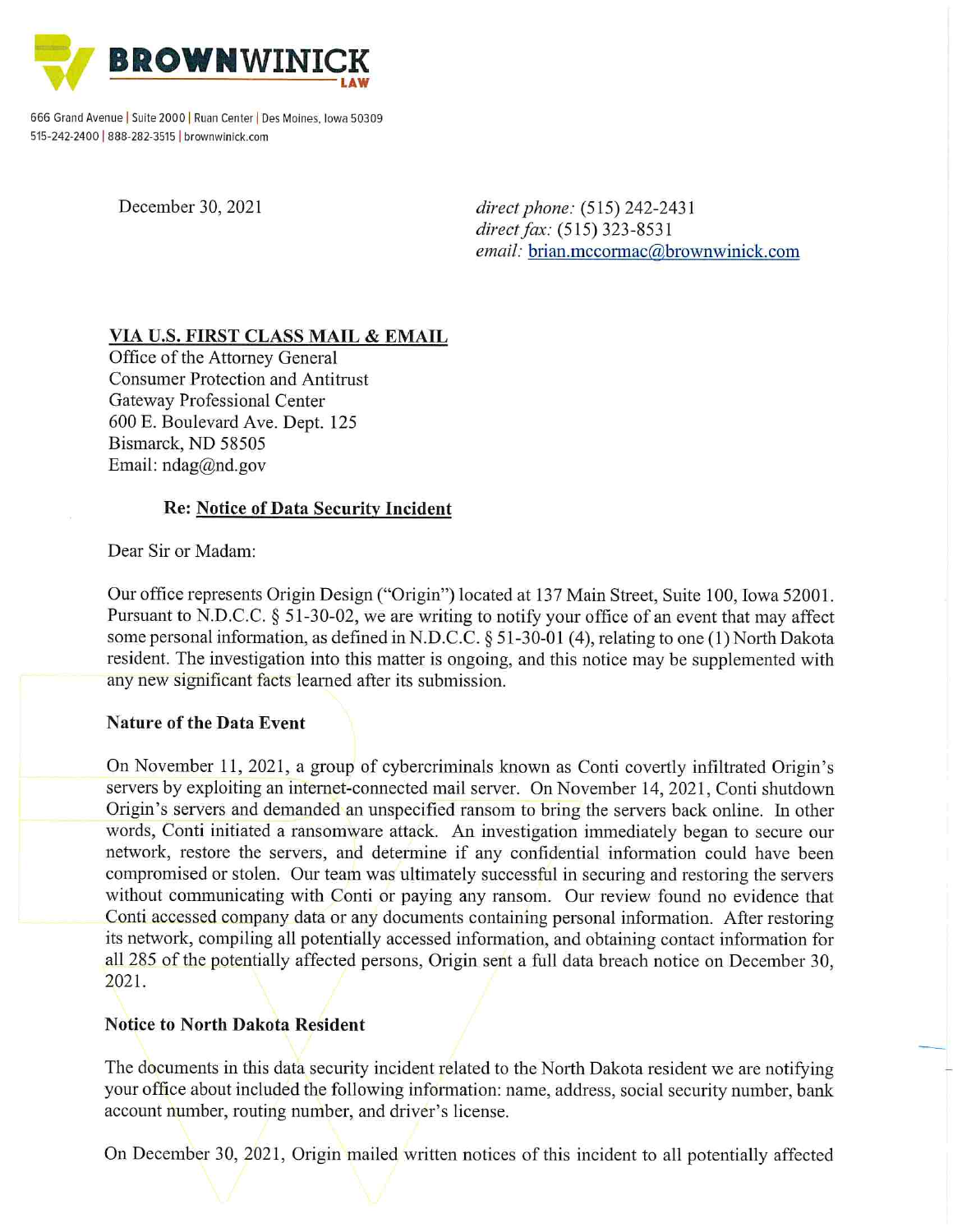December 30, 2021 Page 2

individuals, which includes the one (1) North Dakota resident. We have enclosed an anonymized version of the letter here as  $Exhibit A$ .

### Other Steps Taken and To Be Taken

In addition to alerting potentially affected persons about the incident, Origin has provided its employees and clients with guidance to help them stay vigilant about protecting their information and incidents of fraud. Origin recommended potentially affected persons review their account statements, monitor free credit reports, and report any suspicious activity or suspected incidents of identity theft to proper law enforcement authorities, including the Iowa Attorney General's office and the Federal Trade Commission (FTC). Origin provided the contact information for the three national credit reporting agencies and informed its employees and clients of their right to place a fraud alert and security freeze on their credit reports.

Origin is also offering all potentially affected persons identity theft protection services through ID Experts®. The services include: 12 months of credit and CyberScan monitoring, a \$1,000,000 insurance reimbursement policy, and fully managed ID theft recovery services. Origin has encouraged affected individuals to enroll and take full advantage of these services.

In response to this incident, we fully shut down our domain, decommissioned the breached server, rebuilt other servers involved in the breach, and removed all non-critical administrative rights and accounts. We also engaged a cybersecurity firm to offer recommendations on strengthening our network. These recommendations include adding further monitoring for network breaches, requiring multifactor authentication logins, establishing a plan to review all devices and accounts on a regular basis, training our staff to recognize threats, and continuing to follow industry best practices.

#### **Contact Information**

Origin takes the privacy and security of its information seriously and is committed to protecting its information. Should your office have any questions regarding this notification or other aspects of the data security event, please contact us at (515) 242-2400.

> Sincerely, **Brian McCormac**

Enclosure: Data Breach Notice Letter

A Firm Commitment to Business<sup>™</sup>

515-242-2400 phone 515-283-0231 fax

www.brownwinick.com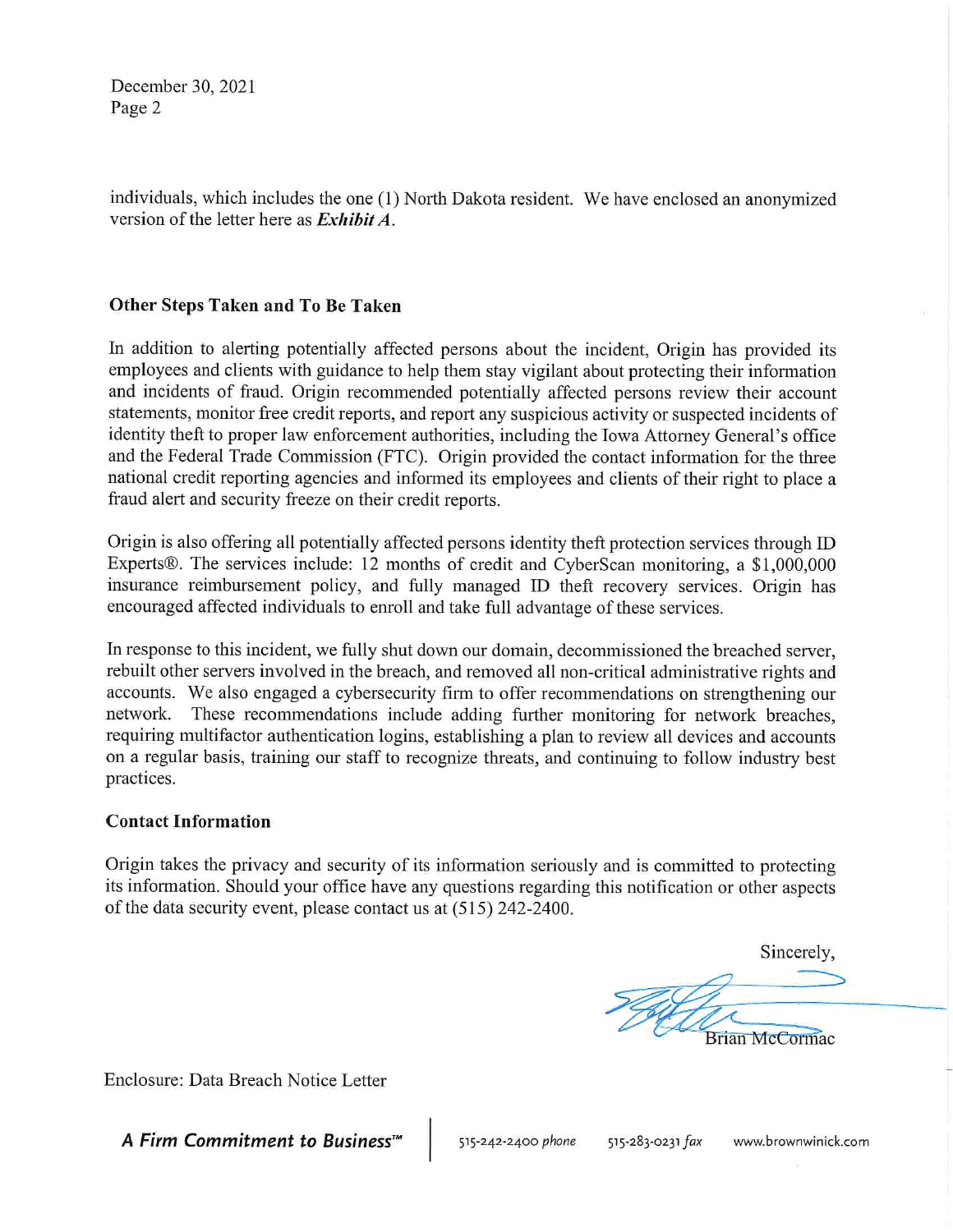December 30, 2021

«First\_Name» «Last\_Name» «Address» «CITY» «STATE» «ZIP»

#### **NOTICE OF DATA BREACH**

Dear «First\_Name»,

We greatly appreciate your contributions to Origin Design in the past, and as a valued member of our team, we respect and protect the privacy of your information. We are writing to let you know about a data security incident that may involve unauthorized access to your identification information.

#### **WHAT HAPPENED?**

On November 11, 2021, a group of cybercriminals known as Conti covertly infiltrated Origin's servers by exploiting an internet-connected mail server. On November 14, 2021, Conti shutdown Origin's servers and demanded an unspecified ransom to bring the servers back online. This type of attack is called ransomware. An investigation immediately began to secure our network, restore the servers, and determine if any confidential information could have been compromised or stolen. Our team was ultimately successful in securing and restoring the servers without communicating with Conti or paying any ransom. Our review found no evidence that Conti accessed company data or any documents containing personal information. However, out of an abundance of caution, we want to alert you that certain information available on Origin's network was exposed to these unauthorized actors.

#### **WHAT INFORMATION WAS INVOLVED?**

Origin's network contained documents with your name, address, bank account number, routing number, social security number, and driver's license. Again, there is no evidence these documents were accessed, but they were present on the network during the breach.

#### **WHAT WE ARE DOING**

Origin values your privacy and deeply regrets that this incident occurred. We have a detailed plan to implement additional security measures and training designed to prevent a recurrence and to better protect the privacy of our valued employees and customers.

In response to this incident, we fully shut down our domain, decommissioned the breached server, rebuilt other servers involved in the breach, and removed all non-critical administrative rights and accounts. We also engaged a data security firm to offer recommendations on strengthening our network. These recommendations include adding further monitoring for network breaches, requiring multifactor authentication logins, establishing a plan to review all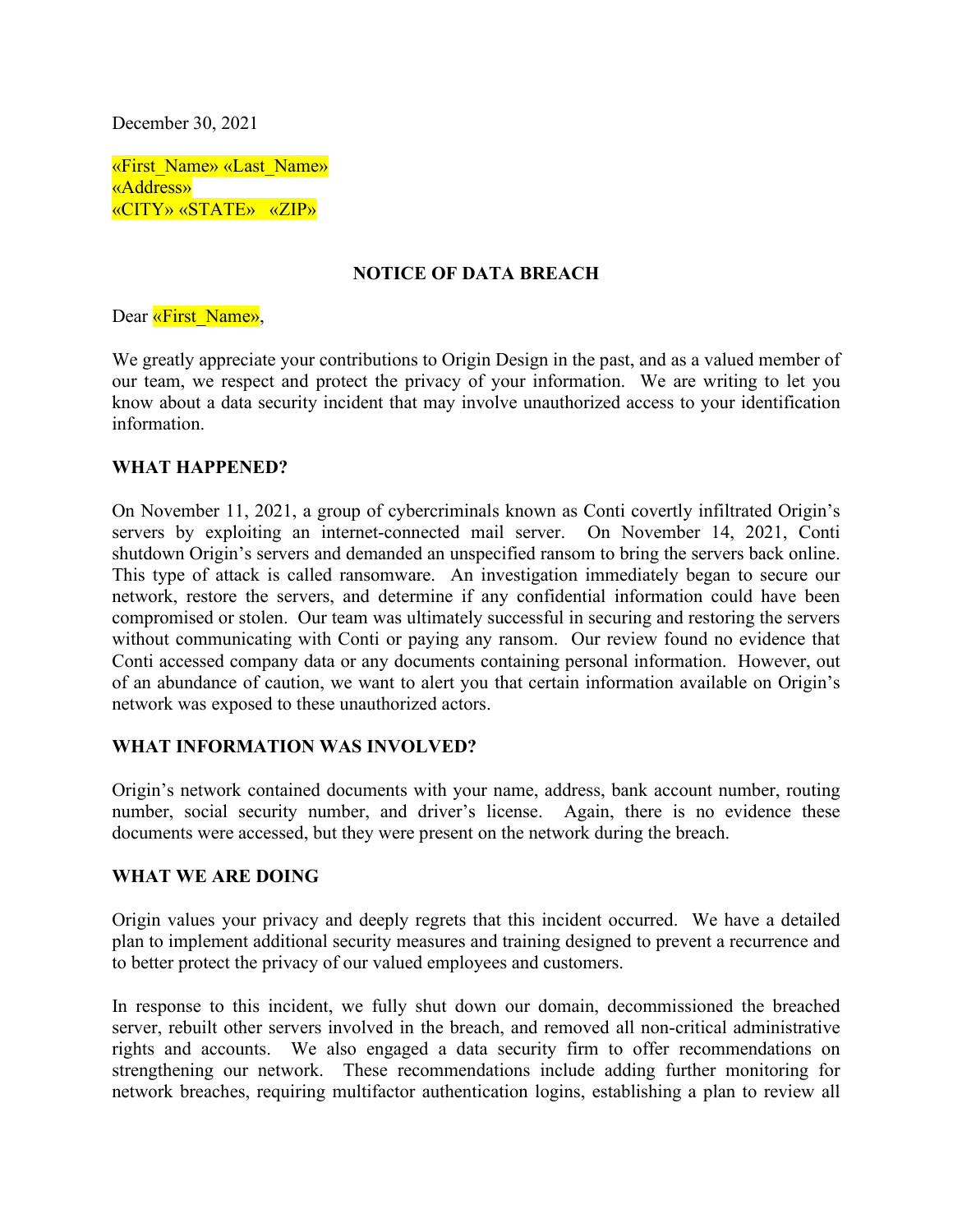devices and accounts on a regular basis, training our staff to recognize threats, and continuing to follow industry best practices.

### **FOR MORE INFORMATION**

For further information and assistance, please contact President and CEO Pat Ready (563-599- 9464, pat.ready@origindesign.com).

# **CONTACT YOUR FINANCIAL INSTITUTION**

Because your bank account and routing numbers may have been accessed, we recommend that you contact your financial institution to notify them of the situation and change your account and routing numbers. As a precautionary measure, we recommend that you remain vigilant by reviewing your account statements and credit reports closely. If you detect any suspicious activity on an account, you should promptly notify the financial institution or company with which the account is maintained.

### **NOTIFY LAW ENFORCEMENT OF SUSPICIOUS ACTIVITY**

As a precautionary measure, we recommend that you remain vigilant by reviewing your personal accounts. You also should promptly report any fraudulent activity or any suspected incidence of identity theft to proper law enforcement authorities, including local authorities, the Iowa Attorney General's Office (1-888-777-4590), and the Federal Trade Commission (FTC), 600 Pennsylvania Avenue NW, Washington, D.C. 20580.

To report fraudulent activity with the FTC, go to IdentityTheft.gov or call 1-877-ID-THEFT (877-438-4338). Reports filed with the FTC will be added to the FTC's Identity Theft Data Clearinghouse, which is a database made available to law enforcement agencies.

#### **WHAT YOU CAN DO**

Finally, we are offering identity theft protection services through ID Experts® to provide you with MyIDCare™. MyIDCare services include: 12 months of credit and CyberScan monitoring, a \$1,000,000 insurance reimbursement policy, and fully managed ID theft recovery services. With this protection, MyIDCare will help you resolve issues if your identity is compromised.

We encourage you to contact ID Experts with any questions and to enroll in free MyIDCare services by calling 1-800-939-4170 or going to https://app.idx.us/account-creation/protect and using the following **Enrollment Code**: . MyIDCare experts are available Monday through Friday from 6 am - 6 pm Pacific Time. Please note the deadline to enroll is March 21, 2022. We encourage you to take full advantage of this service offering. MyIDCare representatives have been fully versed on the incident and can answer questions or concerns you may have regarding protection of your personal information.

We also recommend that you obtain a free copy of your credit report from each of the three major credit reporting agencies once every 12 months by visiting